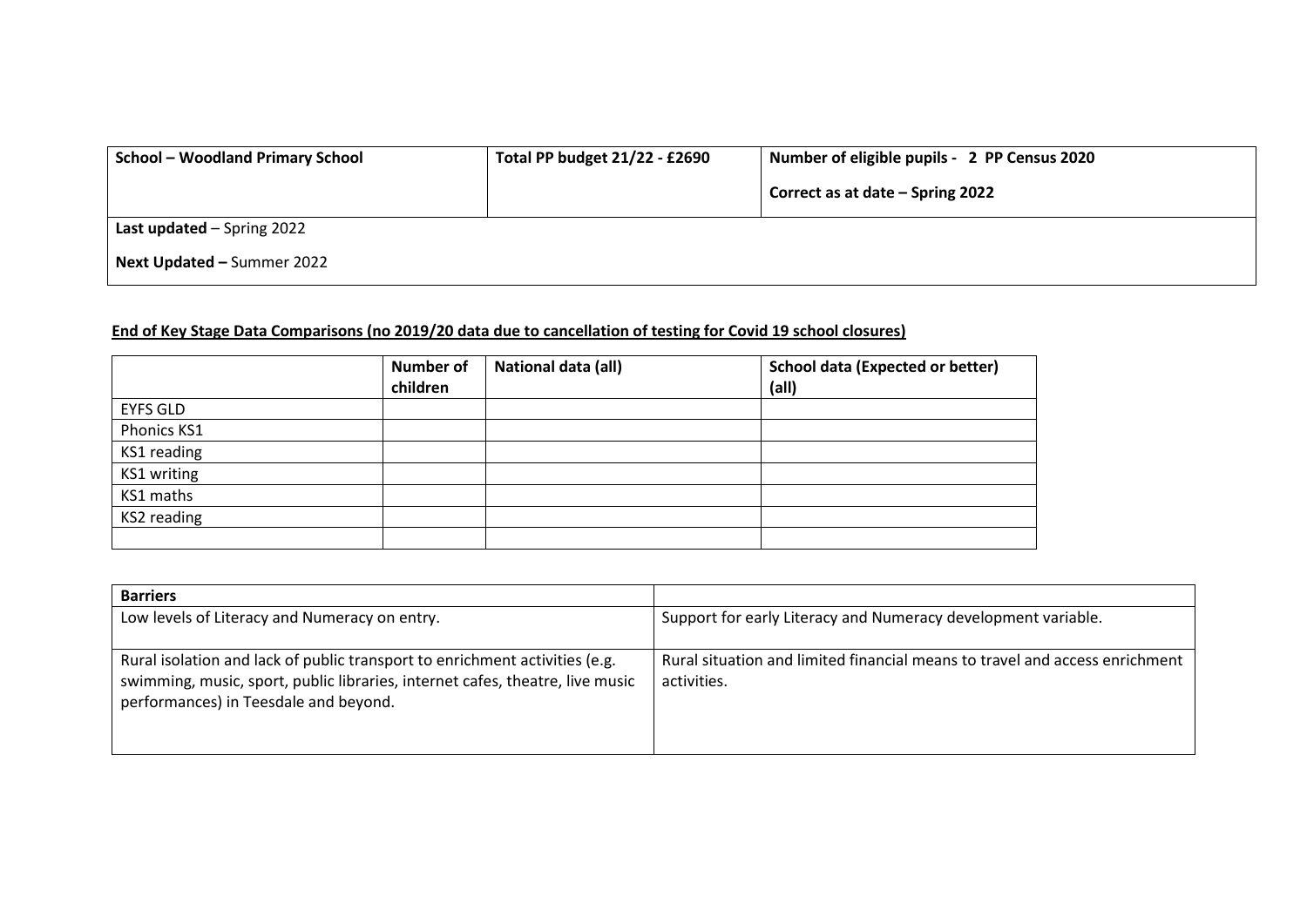| Low self-esteem and lack of emotional resilience.                  | Lack of play facilities in the village to support socialization opportunities |
|--------------------------------------------------------------------|-------------------------------------------------------------------------------|
|                                                                    | and developing resilience and independence. Limited social contact due to     |
|                                                                    | Covid restrictions.                                                           |
| Missed schooling due to Covid 19 and need support to ensure gap in | Variable attendance and levels of support for remote learning including       |
| learning with peers does not widen.                                | issues with access to technology in 2020-21.                                  |
|                                                                    |                                                                               |
|                                                                    |                                                                               |

| Pupil premium used      | Amount allocated to | New or continued  | <b>Summary of intervention</b> | Intended outcomes.      | How will it be        |
|-------------------------|---------------------|-------------------|--------------------------------|-------------------------|-----------------------|
| for                     | the intervention    | activity          | including details of           | What will it achieve if | monitored, when and   |
|                         |                     |                   | pupils/year group timescale    | successful?             | by whom?              |
| Additional TA support   | £2300               | New activity.     | 1:1 small group support        | Children consolidate    | Headteacher           |
| for interventions       |                     |                   | English and Maths skills.      | basic skills.           | Governing Body        |
|                         |                     |                   |                                | Children gain in        | through HT report and |
|                         |                     |                   |                                | confidence.             | Committees.           |
|                         |                     |                   |                                |                         |                       |
| Access to curriculum    | £210                | Ongoing activity. | Ensure no financial barriers   | Develop cultural        | Headteacher           |
| enrichment.             |                     |                   | to accessing broader           | capital.                | Governing Body        |
|                         |                     |                   | opportunities building         | Build self-esteem.      | through HT report and |
|                         |                     |                   | confidence and self-esteem.    |                         | Committees.           |
| Provision of technology | £180                | New activity.     | Provision of reconditioned     | Ensure access to        | Headteacher           |
| to ensure access to     |                     |                   | laptops for home use.          | remote learning and     | Governing Body        |
| remote learning.        |                     |                   |                                | Teams lessons if        | through HT report and |
|                         |                     |                   |                                | school closed.          | Committees.           |
|                         |                     |                   |                                |                         |                       |

## **Impact Statements**